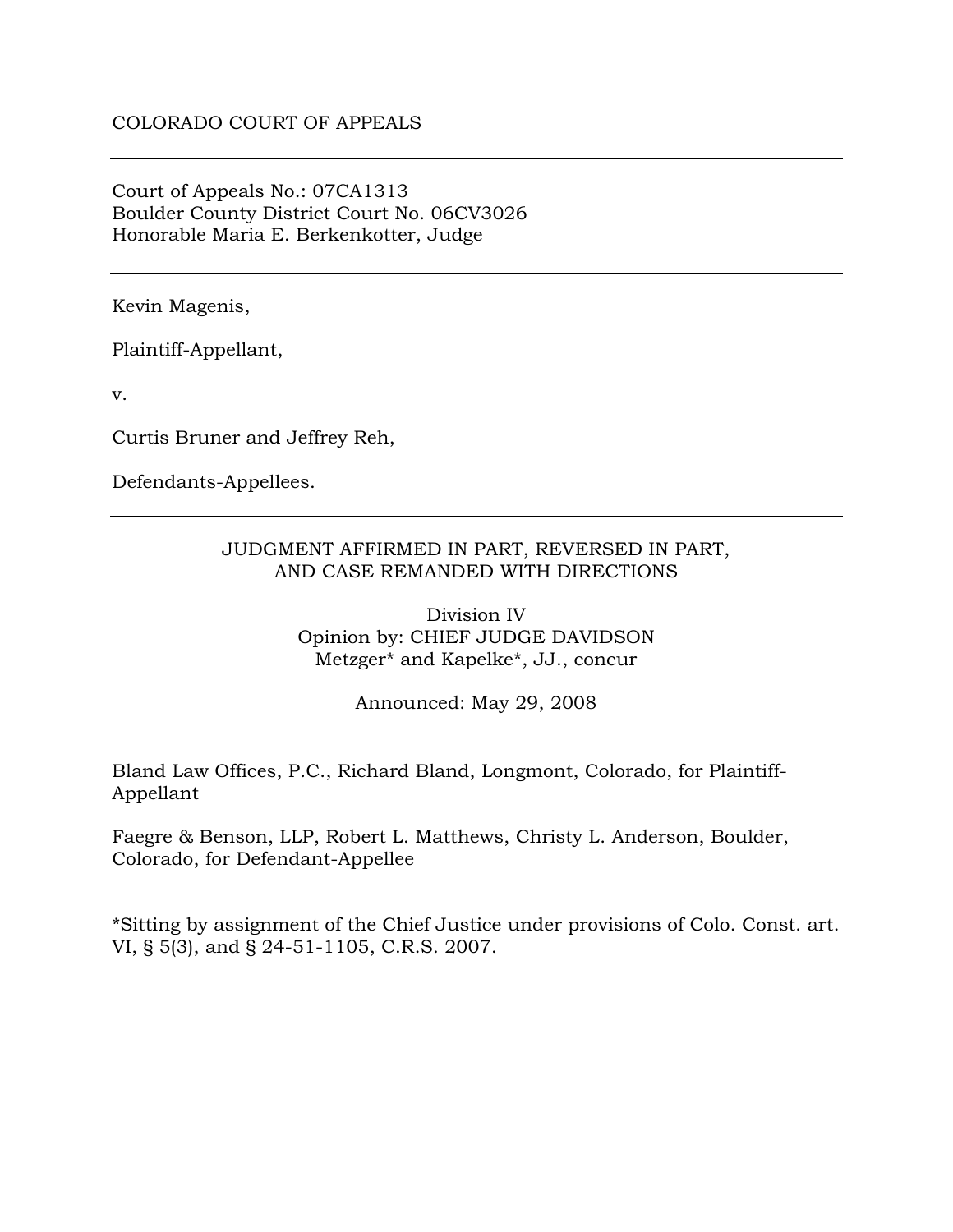Plaintiff, Kevin Magenis, appeals from the judgment confirming an arbitration award in his favor, but denying his application to modify or partially vacate the award with regard to attorney fees. We affirm in part, reverse in part, and remand.

I.

Plaintiff and defendants, Curtis Bruner and Jeffrey Reh, were members of a limited liability company, each owning a one-third equity interest. The parties' operating agreement contained an arbitration provision, titled "Dispute Resolution," which required binding arbitration whenever a dispute arose under or relating to the operating agreement. The arbitration provision included a clause concerning attorney fees, which stated that "[t]he Arbitrator shall award fees and expenses (including reasonable attorneys' fees) to the prevailing party."

 A dispute concerning respective ownership interests developed, and the parties proceeded to arbitration. At the outset of the hearing, the parties and the arbitrator discussed the matter of attorney fees, and agreed that the parties would submit evidence on attorney fees only after the arbitrator had ruled on the merits of the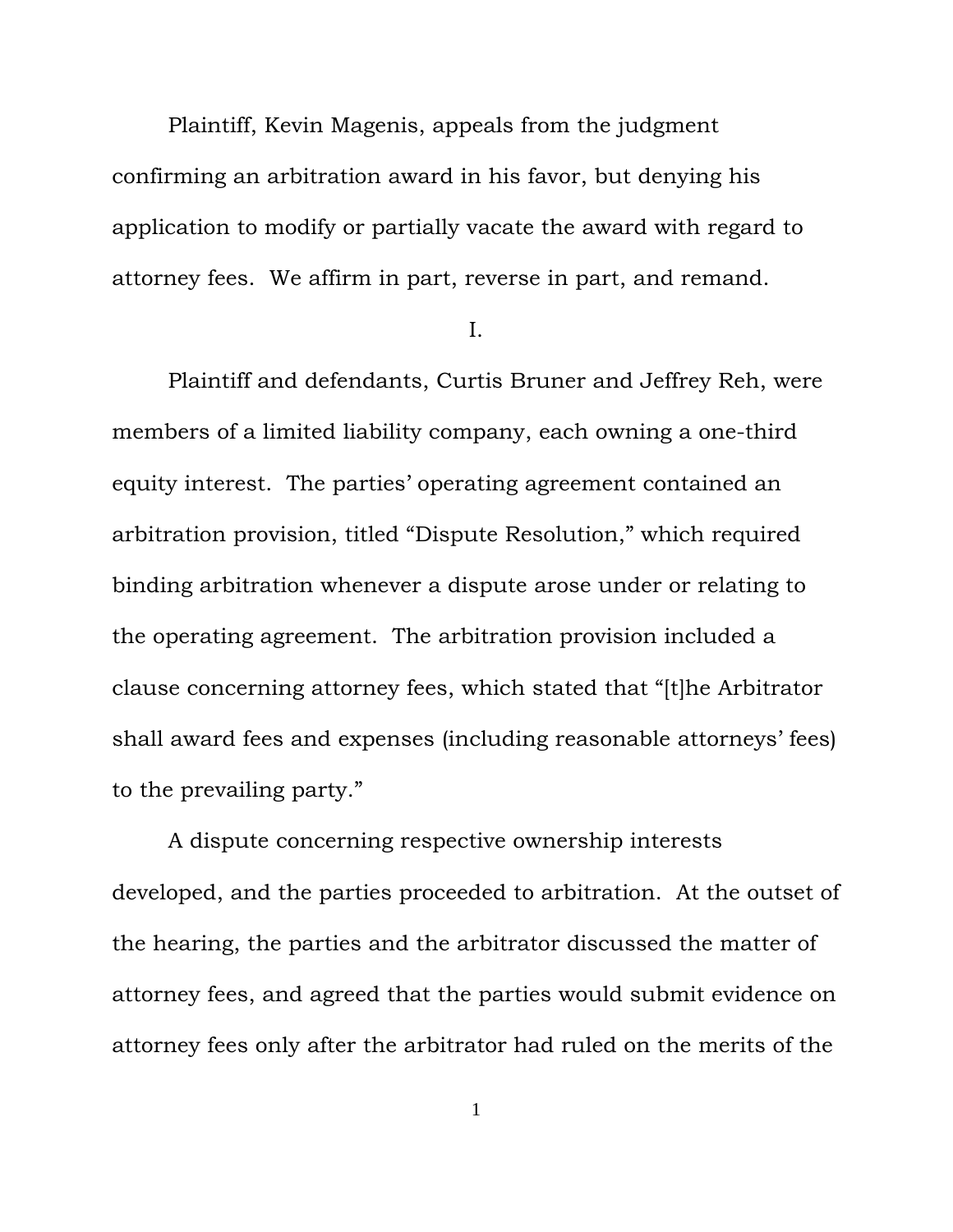submitted claims. After the hearing, the arbitrator issued a written award resolving each of defendants' claims in plaintiff's favor.

In the award, which included an assessment of costs and expenses against defendants, the arbitrator stated that while he had "considered the matter of attorney's fees," he "declined" to award them, offering several reasons for his decision.

Plaintiff filed an application in the district court pursuant to former sections 13-22-214(1)(a)(III) and 13-22-215(1)(b) (now recodified as §§ 13-22-223(1)(d) and 13-22-224(1)(b), C.R.S. 2007), to modify or partially vacate the award, contending that the arbitrator had no discretion under the arbitration agreement to refuse plaintiff an award of attorney fees. The court denied the application and later, entered judgment confirming the award. In its order, the court determined that it had no authority to set aside the arbitrator's refusal to award attorney fees, under the assumption that it could not "second-guess" the arbitrator's interpretation of the parties' operating agreement. Plaintiff filed this appeal.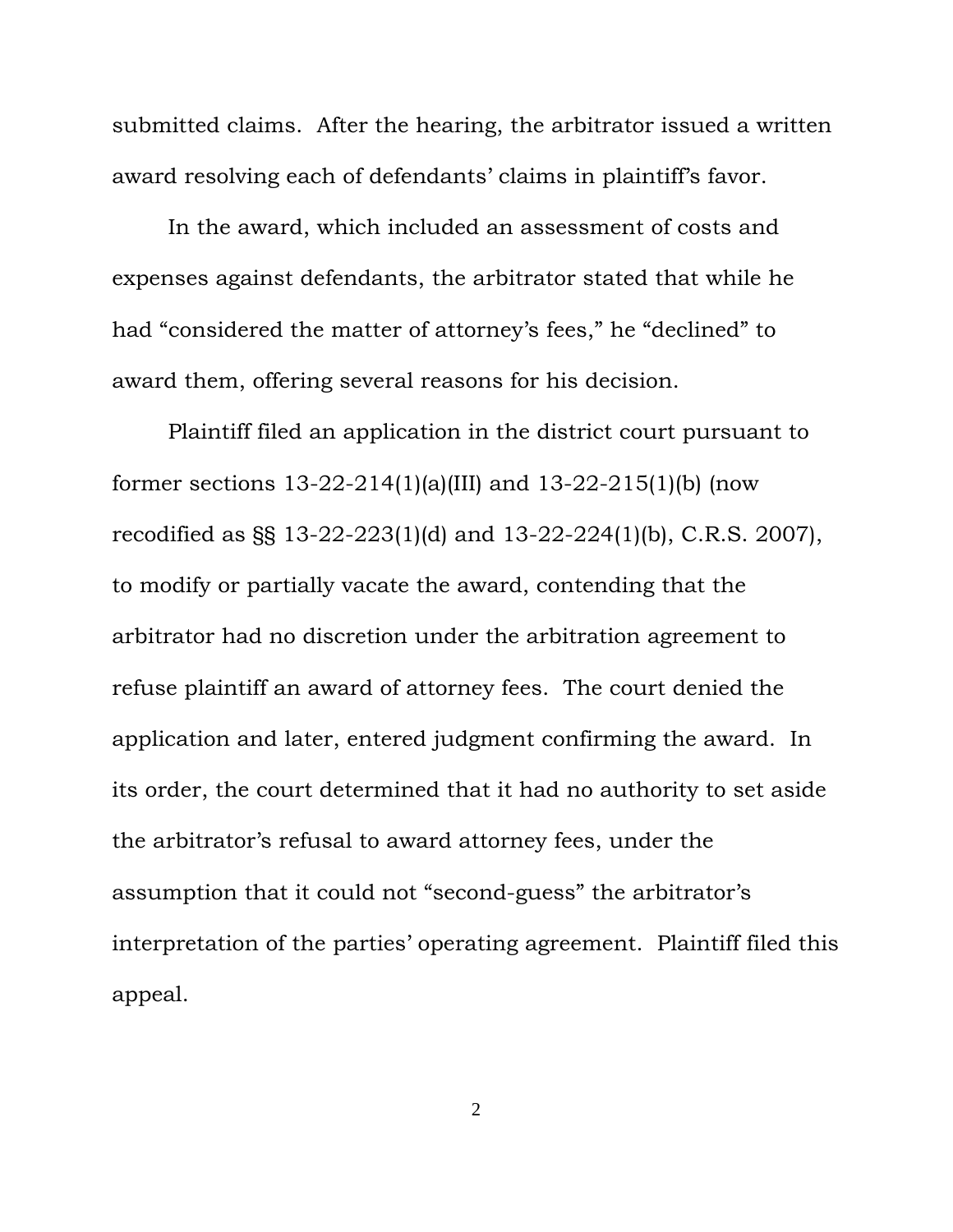Our review of the district court's legal conclusions on an application to confirm or vacate an arbitration award is de novo. *Rocha v. Fin. Indem. Corp.*, 155 P.3d 602, 604 (Colo. App. 2006).

II.

Plaintiff contends that the district court's denial of his application for an award of attorney fees was error. We agree.

#### A.

Colorado encourages the settlement of disputes through arbitration. *See* Colo. Const. art. XVIII, § 3; Uniform Arbitration Act of 1975, ch. 154, sec. 1, §§ 13-22-201 to -223, 1975 Colo. Sess. Laws 573-78 (now recodified with amendments as Colorado Revised Uniform Arbitration Act of 2004, §§ 13-22-201 to -229, C.R.S. 2007); *Farmers Ins. Exch. v. Taylor*, 45 P.3d 759, 761 (Colo. App. 2001). To facilitate confidence in the finality of arbitration awards and discourage piecemeal litigation, the Act strictly limits the role of the courts in reviewing awards. *Farmers Ins. Exch.*, 45 P.3d at 761.

Hence, an arbitrator is not bound by either substantive or procedural rules of law, and is the final judge of the merits of the submitted claims. *See Coors Brewing Co. v. Cabo*, 114 P.3d 60, 64,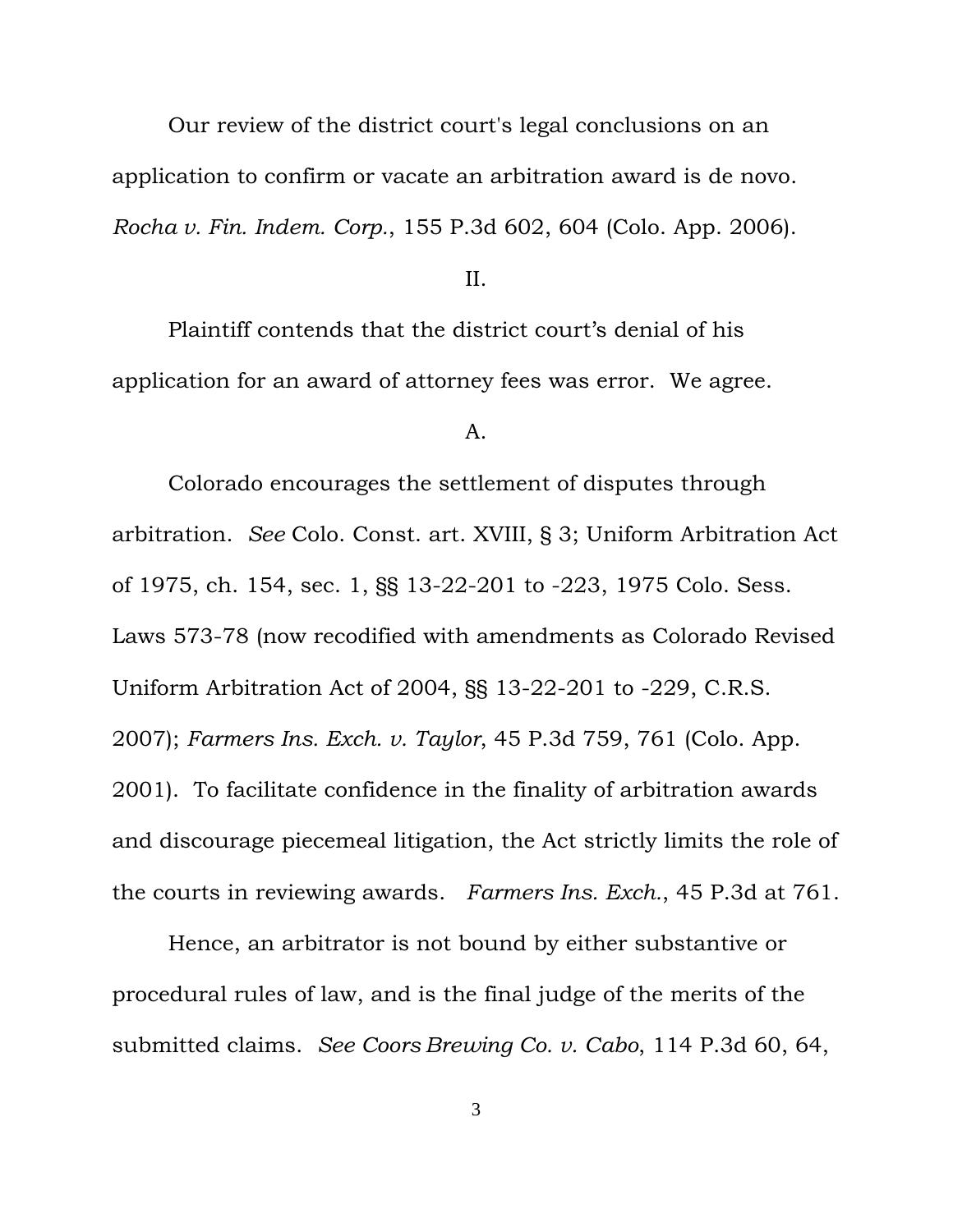66 (Colo. App. 2004); *R.P.T. of Aspen, Inc. v. Innovative Commc'ns, Inc.*, 917 P.2d 340, 343 (Colo. App. 1996). Thus, absent specific statutory grounds to vacate, modify, or correct an award, a court may not review the merits of an award. *See Coors Brewing Co.*, 114 P.3d at 65; *Container Tech. Corp. v. J. Gadsden Pty., Ltd.*, 781 P.2d 119, 121 (Colo. App. 1989) (a reviewing court may not review "the arbitrator's interpretation of the contract" when it is included in "the merits of the award").

Accordingly, as to the specific claims submitted to the arbitrator regarding ownership issues, the district court's deference to the arbitrator's decision was correct.

### B.

Plaintiff contends, however, that the district court incorrectly assumed that its authority to review the meaning of the attorney fees clause in the dispute resolution portion of the operating agreement was as restricted as its authority to review the arbitrator's interpretation of the other agreement provisions that involved the merits of the claims submitted. Furthermore, plaintiff argues that although the parties submitted to the arbitrator the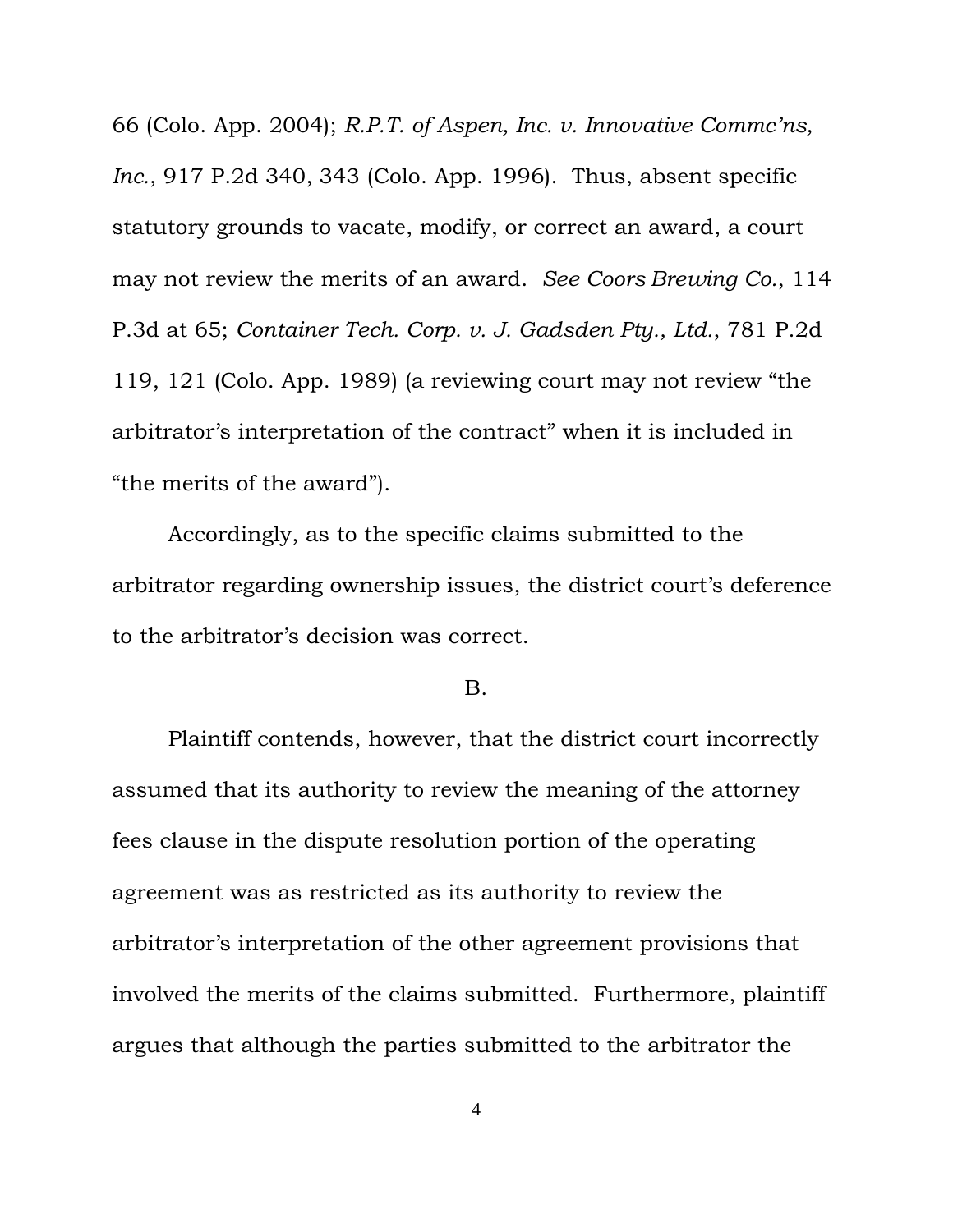determination of what constituted a "reasonable" amount of attorney fees, whether attorney fees should be awarded to the prevailing party was not an arbitrable issue and, therefore, the arbitrator exceeded his powers in refusing to award any attorney fees. We agree.

#### 1.

The powers of an arbitrator derive from the arbitration agreement between the parties and are strictly defined by the terms of that agreement. *See Coors Brewing Co.*, 114 P.3d at 64; *Water Works Employees Local No. 1045 v. Bd. of Water Works*, 44 Colo. App. 178, 179, 615 P.2d 52, 53 (1980) (the arbitration clause controls the nature of the arbitration); *see also R.P.T.*, 917 P.2d at 343 (the arbitrator is bound by the arbitration agreement). This is so regardless whether the arbitration provision is a stand-alone agreement or, as here, is embedded in a contract. *See R.P.T*., 917 P. 2d at 342 (arbitration provisions considered severable from contracts in which they are contained); *cf. Ingold v. AIMCO/Bluffs, L.L.C. Apartments*, 159 P.3d 116, 120-21 (Colo. 2007).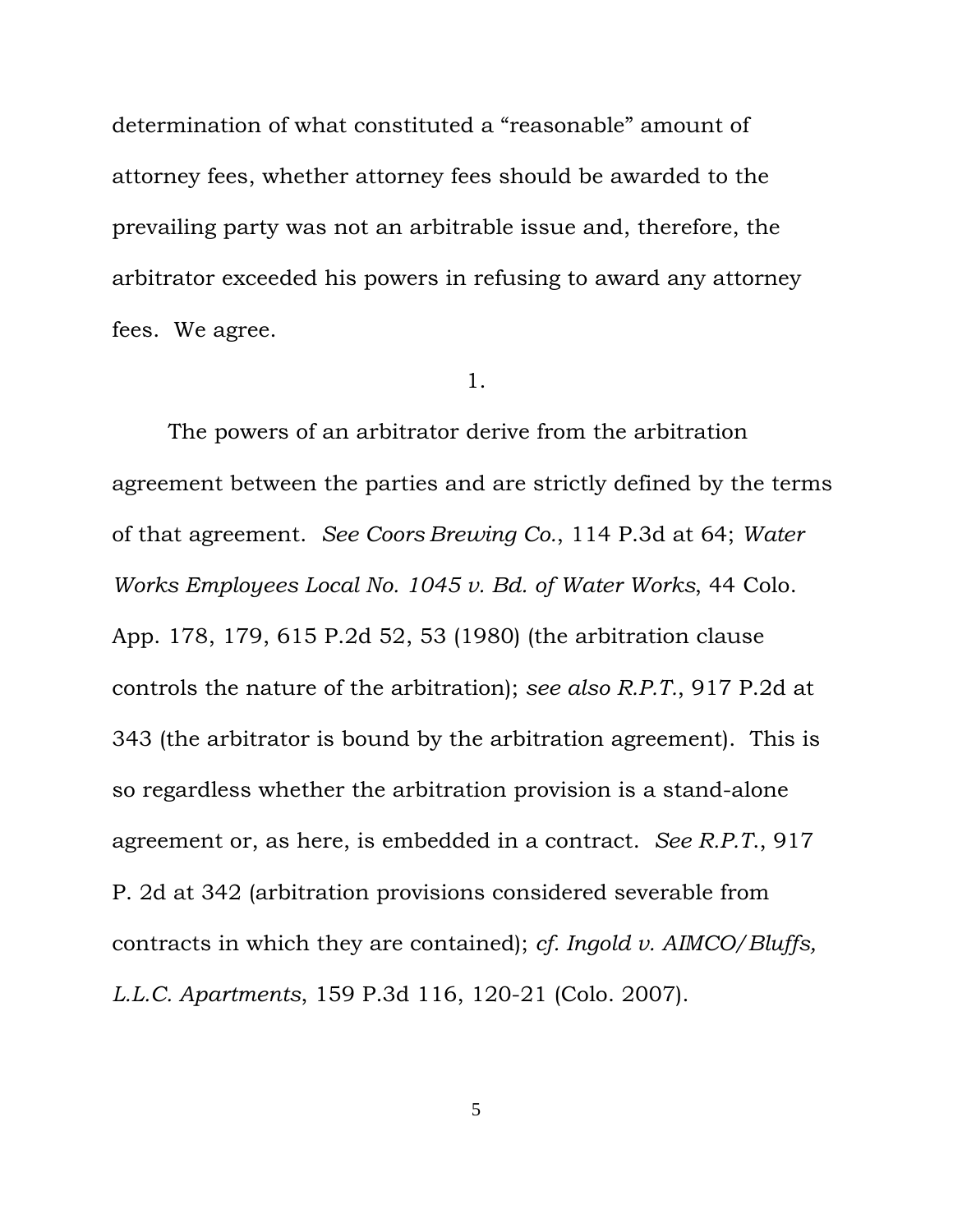The district court, as the reviewing court, was required to determine de novo whether the arbitrator's refusal to award attorney fees to plaintiff as the prevailing party was a determination beyond the scope of the parties' arbitration agreement. *See* § 13- 22-214(1)(a)(III) (now § 13-22-223(1)(d); a reviewing court is required to vacate an arbitration award if the arbitrator exceeds his or her powers); § 13-22-215(1)(b) (now § 13-22-224(1)(b); an award must be corrected or modified if arbitrator has made an award on a claim not submitted and it may be corrected without affecting the merits of the decision upon the claims submitted); *see also City & County of Denver v. Denver Firefighters Local No. 858*, 663 P.2d 1032, 1039-40 (Colo. 1983) ("If an arbitrator exceeds his authority by going beyond the contract terms and, in effect, enacting new binding terms and conditions . . ., the dissatisfied party may apply to the court to vacate the award."); *Coors Brewing Co.*, 114 P.3d at 64 ("the inquiry under former [section] 13-22-214(1)(a)(III) concerns whether an arbitrator acted within the scope of his contractual authority"); *Byerly v. Kirkpatrick Pettis Smith Polian, Inc*., 996 P.2d 771, 774 (Colo. App. 2000) (in order to determine whether an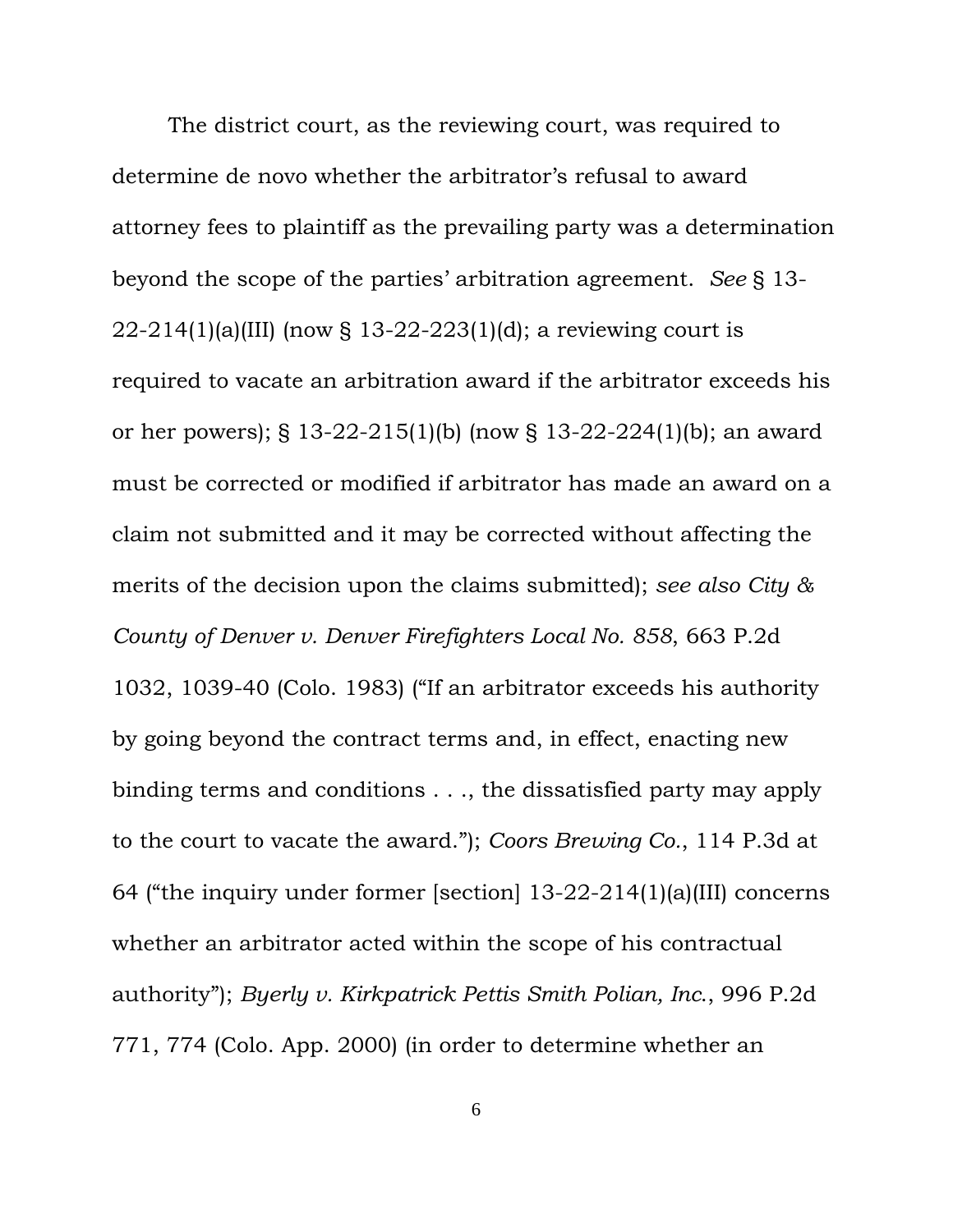arbitrator exceeded the authority submitted to him by the parties, the reviewing court must evaluate the scope of the arbitration agreement); *State Farm Mut. Auto. Ins. Co. v. Stein*, 886 P.2d 326, 328 (Colo. App. 1994) (under former section 13-22-214(1)(a)(III), "[i]f an arbitrator makes an award which is outside the scope of the issues submitted, that portion of the award which goes beyond the matters submitted to it for resolution is void for lack of jurisdiction").

# 2.

Defendants argue that, even if the district court erred by deferring to the arbitrator's determination of the scope of the parties' arbitration agreement, the parties nevertheless gave the arbitrator the discretion to deny attorney fees by including the phrase "shall award fees and expenses (including reasonable attorneys' fees) to the prevailing party" in their operating agreement. We disagree.

When determining the scope of an arbitration agreement, we apply ordinary principles of contract interpretation. *Smith v. Multi-Fin. Sec. Corp.*, 171 P.3d 1267, 1270 (Colo. App. 2007); *BFN-*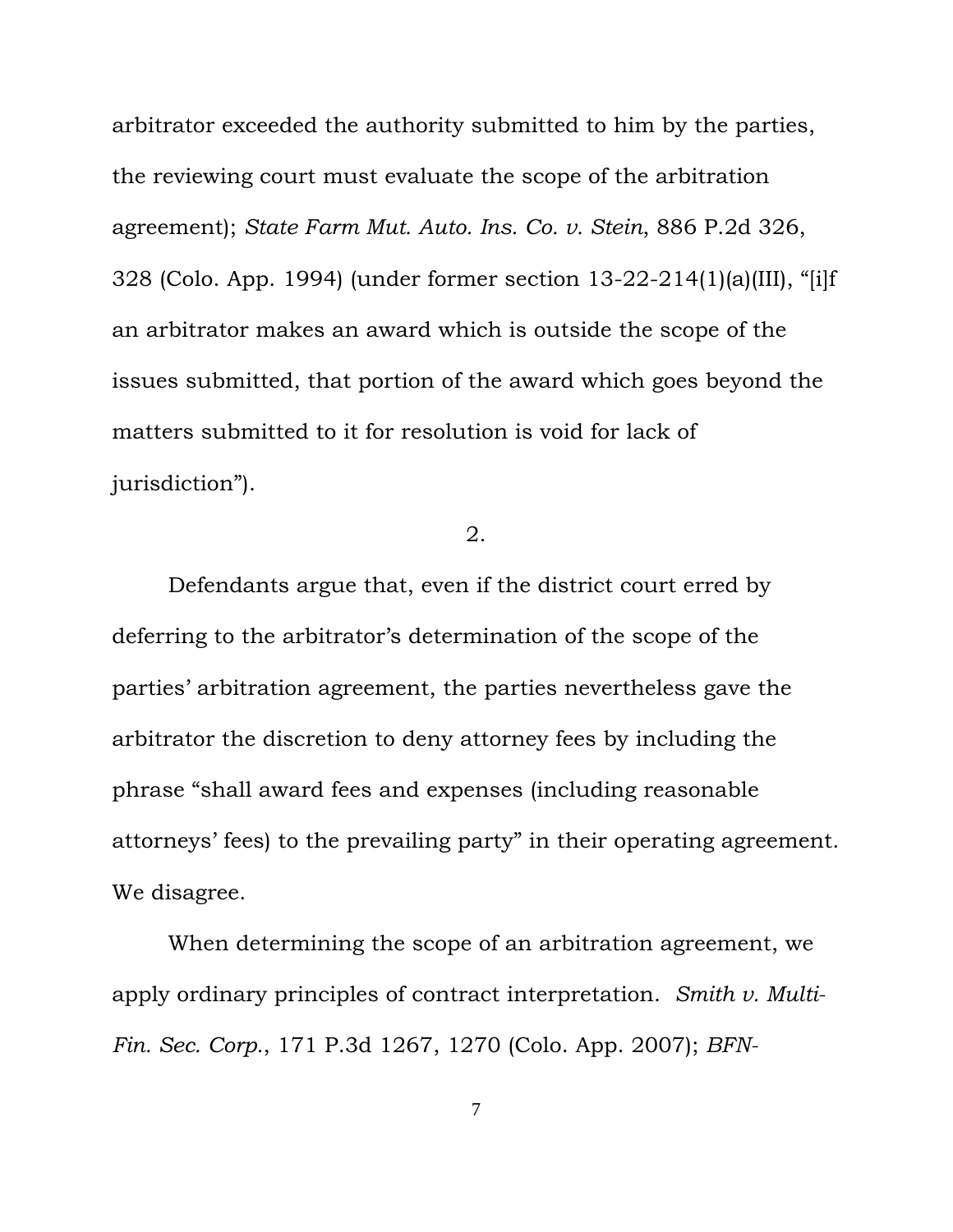*Greeley, LLC v. Adair Group, Inc.*, 141 P.3d 937, 940 (Colo. App. 2006).

The attorney fees clause contained in the parties' arbitration agreement here, or nearly identical language, is commonly used in commercial contracts to mandate the award of attorney fees, among other costs, to the prevailing party. *See Campbell v. Summit Plaza Assocs.*, \_\_\_ P.3d \_\_\_, \_\_\_ (Colo. App. No. 06CA0688, Feb. 7, 2008) (the phrase "shall award to the prevailing party all reasonable costs and expenses, including attorneys fees" provides for "an award of attorney fees and reasonable costs and expenses to the prevailing party"); *Brock v. Weidner*, 93 P.3d 576, 580 (Colo. App. 2004) (holding that a contract provision which stated that the prevailing party "shall be entitled" to reasonable attorney fees requires the award of attorney fees to the prevailing party) (disagreeing with *Grynberg v. Agri Tech, Inc.*, 985 P.2d 59, 64-5 (Colo. App. 1999), *aff'd*, 10 P.3d 1267 (Colo. 2000)); *see also RCS Lumber Co. v. Sanchez*, 136 Colo. 351, 355, 316 P.2d 1045, 1047 (1957) (the word "shall" in a contract denotes mandatory compliance); *Superior Constr. Co. v. Bentley*, 104 P.3d 331, 333 (Colo. App. 2004) ("The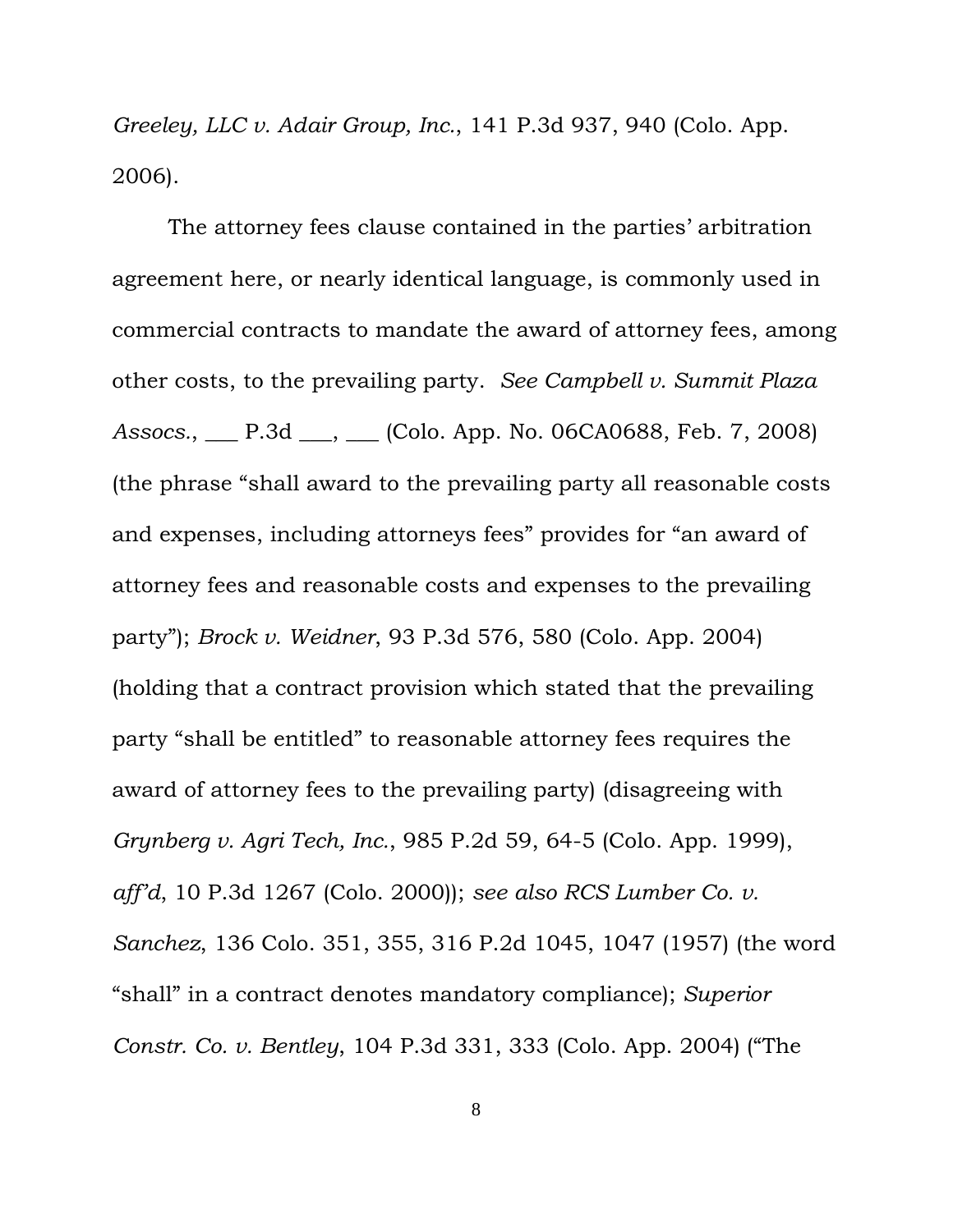word 'shall' in a statute is presumed to be mandatory."); *cf. Cherry Creek Sch. Dist. No. 5 v. Voelker*, 859 P.2d 805, 813 (Colo. 1993) (under statutory interpretation, the term "include" is ordinarily used as a word of extension or enlargement).

Thus, we conclude that the only power the plain terms of the clause here provided to the arbitrator was the determination of a reasonable amount of attorney fees.

Defendants' contention to the contrary notwithstanding, the clause is not ambiguous. We do not view as reasonable defendants' suggestion that the language does not explicitly require that attorney fees be awarded, that is, that the clause could mean "that the prevailing party be awarded some fees and expenses, and one category of the fees and expenses [could be] attorney fees." *See Carl's Italian Rest. v. Truck Ins. Exch.*, \_\_\_ P.3d \_\_\_, \_\_\_ (Colo. App. No. 06CA2183, Nov. 29, 2007) ("An alternative interpretation that is unreasonable will not render a word or phrase ambiguous."); *cf. State Farm Mut. Auto. Ins. Co. v. Stein*, 940 P.2d 384, 387 (Colo. 1997) (when a contractual clause is clear and unambiguous, courts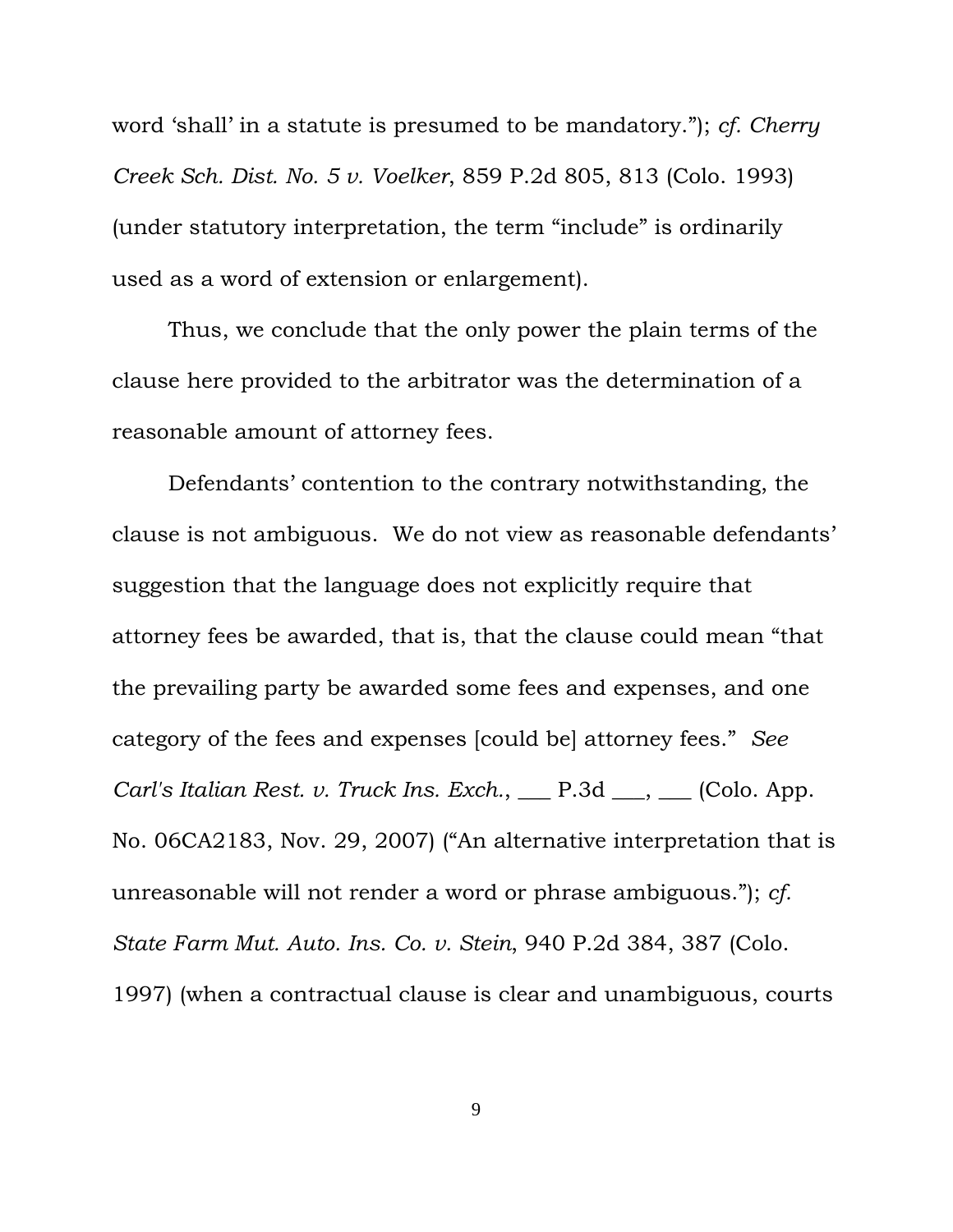should neither rewrite it nor limit its effect by a strained construction).

We also do not agree with defendants' alternative argument that the "[a]rbitrator's decision [was] that the reasonable attorney fees were \$0.00," and, therefore, we should view the arbitrator's award as actually including reasonable attorney fees. In his award, the arbitrator did not award fees of zero dollars, but explicitly "declined" to award attorney fees.

## III.

Plaintiff requests an award of appellate attorney fees. We agree with plaintiff that the parties' agreement also requires such an award. *Camelot Invs., LLC v. LANDesign, LLC*, 973 P.2d 1279, 1281 (Colo. App. 1999) (award of appellate attorney fees appropriate when arbitration provision allows for recovery of attorney fees at trial level); *cf. Bedard v. Martin*, 100 P.3d 584, 593 (Colo. App. 2004) (broad fee-shifting provision will apply to any litigation arising out of the contract).

Because we have determined that the arbitrator exceeded his authority by deciding an issue not within the scope of the parties'